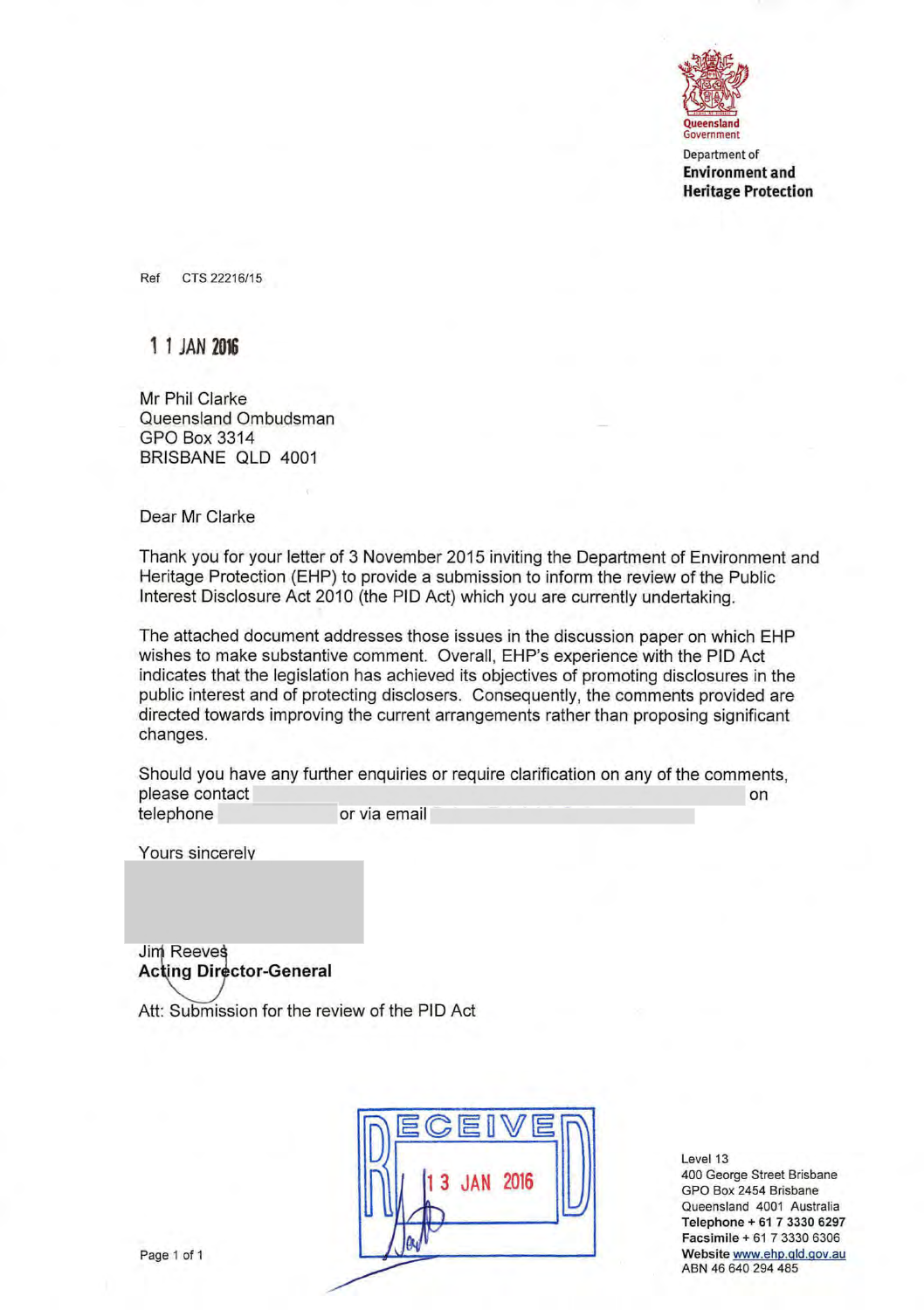# **REVIEW OF THE PUBLIC INTEREST DISCLOSURE ACT 2010 (THE PID ACT)**

## **SUBMISSION FROM ENVIRONMENT AND HERITAGE PROTECTION (NPSR)**

**Are the PID provisions for assessment and** investigation appropriate **or should other options be considered?** 

#### Decision-making

While section 17 of the RID Act provides that a person can make a disclosure to a number of identified officers, there is no specific power for determining if a disclosure actually meets the definition of a public interest disclosure in either section 12 or 13 of the Act. While it is appropriate that potential disclosers retain a range of options for disclosing information, the complexities associated with determining if a disclosure actually qualifies for protection under the RID Act necessitate that the power to make that determination be explicitly limited to those qualified to do so.

It is therefore proposed that the Act incorporate a provision limiting the power to make determinations under the Act to principal officers (e.g. Directors-General) and to officers to whom the power is delegated. That provision could take a form similar to section 30 of the Right to Information Act 2009, which provides:

### **30 Decision-maker for application to agency**

An access application to an agency must be dealt with for the agency by the agency's principal officer.

The agency's principal officer may delegate the power to deal with the application to another officer of the agency.

(e) an officer of the entity who has the function of receiving or taking action on the type of information being disclosed.

### Agency with primary responsibility for the matter to make the decision

EHR recently had a case in which a contractor made the same disclosure to both EHP and to another agency. While EHR determined that the discloser did not qualify for protection under the Act, the other agency was on the verge of affording PID status when the service EHP alerted it to the nature of the person's employment.

Managing PID5 can have significant resource implications for the responsible agency. Consequently, the Act should incorporate a provision providing that the initial power to determine if a disclosure qualifies as a PID should be limited to the agency that, in practice, will bear primary responsibility for managing the RID. This would have the added benefit of avoiding the possibility that a person might receive inconsistent decisions from different agencies.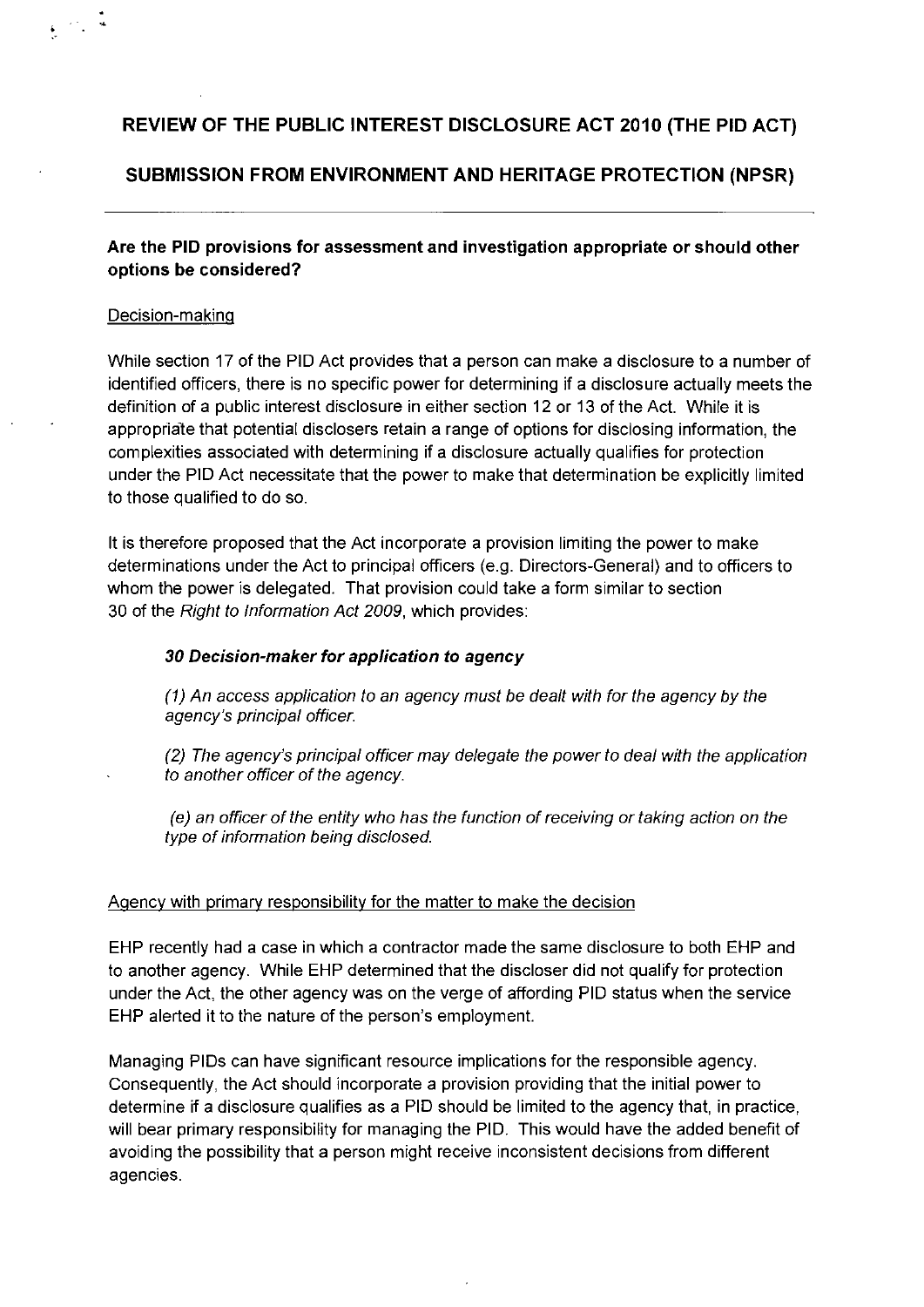### Review Rights

The introduction of **a** provision restricting the initial determinative power on PIDs to a single agency should be accompanied by **a** right for those disclosers who are not afforded PID status to apply to have that decision reviewed. It is therefore proposed that the Act be amended to incorporate **a** right of review to **an** external body, such **as** the Queensland Ombudsman.

 $\mathcal{E}$ 

#### **Statements of Reasons**

To ensure **a** discloser is best placed to exercise their review rights, it is proposed that the Act require the agency that makes the initial determination to provide the discloser with:

• a formal statement of reasons explaining the decision not to afford PlO status; and

 $\sim$   $\,$ 

 $\mathbb{R}^{16}$ 

• details of the discloser's review rights

#### Other decision-making issues

To assist in administering the Act, agencies would benefit if the agency responsible for internal reviews was to issue:

- de-identified case notes to build up a body of precedent; and
- practitioner guidelines to assist in decision-making.

Further, the PID Act might also incorporate a provision allowing, where appropriate, the agency administering the legislation to mandate actions that will give practical effect to the intent of the legislation. For example, if experience indicates that agencies should always take a particular action to ensure the welfare of **a** discloser, that action could be mandated through a mechanism similar to the Directives the Public Service Commissioner issues under the Public Service Act 2008.

## **What is the effect of including two categories of disclosers ('any person' and 'public officer') in the PlO Act?**

The inclusion of two categories of disclosers presupposes that only people within those categories will be privy to the types of information in question. However, that is not necessarily the case. For example, a member of the public with information relevant to possible corrupt conduct or maladministration receives no protection from the Act. As the Act is intended to encourage disclosures and protect disclosers, this distinction potentially runs contrary to the broad objectives of the legislation.

Conversely, withdrawing the distinction could have resource implications because it raises the possibility that agencies could experience a significant increase in the number of disclosures. And while only 5% of the additional might qualify for protection under the Act, 100% of the allegations will require assessment.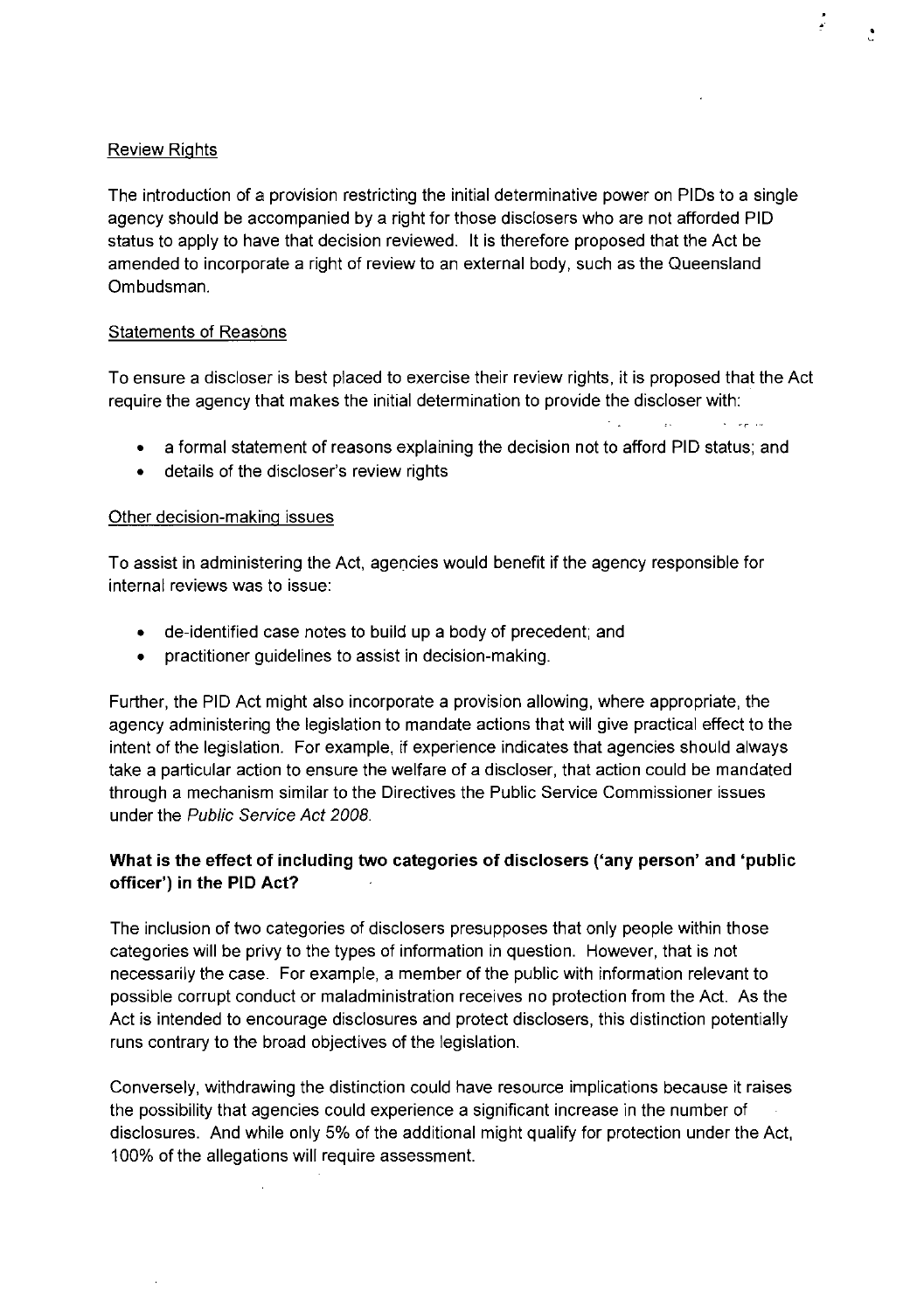## **Should consideration be given to adding a public interest test** for disclosures by public officers that **are substantially workplace complaints?**

Yes. An agency should not be limited in its ability to afford RID status to a person who makes a disclosure that does not meet the current criteria in sections 12 and/or 13 of the RID Act, but that warrants protection because the significance of the disclosure (such as an allegation of severe sexual harassment) and the associated circumstances indicate there is a reasonable likelihood that the discloser could be subject to a substantial and specific detriment.

## Should the PID Act **be more explicit** about disclosures **made in the normal course** of a public officer's duties? Should there be further consideration about how role-related - - ------ -PIDs **should be managed?**

Yes. This could be linked to the capacity to make a public interest determination discussed above. If the circumstances indicate that a discloser could be subject to a substantial and specific detriment, even if they do so in the course of performing their duties, the option of RID protection should extend to them as well.

## **Should the PID definition of** 'public officer' be widened to include volunteers and contractors? Should further consideration be given to clarifying **the application of the 'public officer definition?**

Yes. While contractors and volunteers are not employed by an agency, they often work in agency locations and with agency employees. Consequently, they are often well-placed to become privy to information and/or behaviour that may be reflective of corrupt conduct and/or maladministration. In those circumstances, a contractor or volunteer is as likely to experience a reprisal as a public officer.

## Should the PID Act **be more explicit about how disclosures by former public officers should be managed?**

While agencies would clearly benefit from greater guidance on the management of disclosures, including such guidance in the Act would not easily provide its amendment over time. Rather, it would be administratively preferable if such guidance were to be incorporated in the practitioner guidelines and/or directives proposed previously.

## What is the impact of **having multiple** reporting pathways? **Is this encouraging disclosures?**

While the availability of multiple reporting pathways has encouraged disclosures, requiring that a disclosure be made through one of those pathways can impose a decision-making overlay that is bureaucratic and inconsistent with the intent of the Act. Consequently, it is proposed that the Act be amended to: